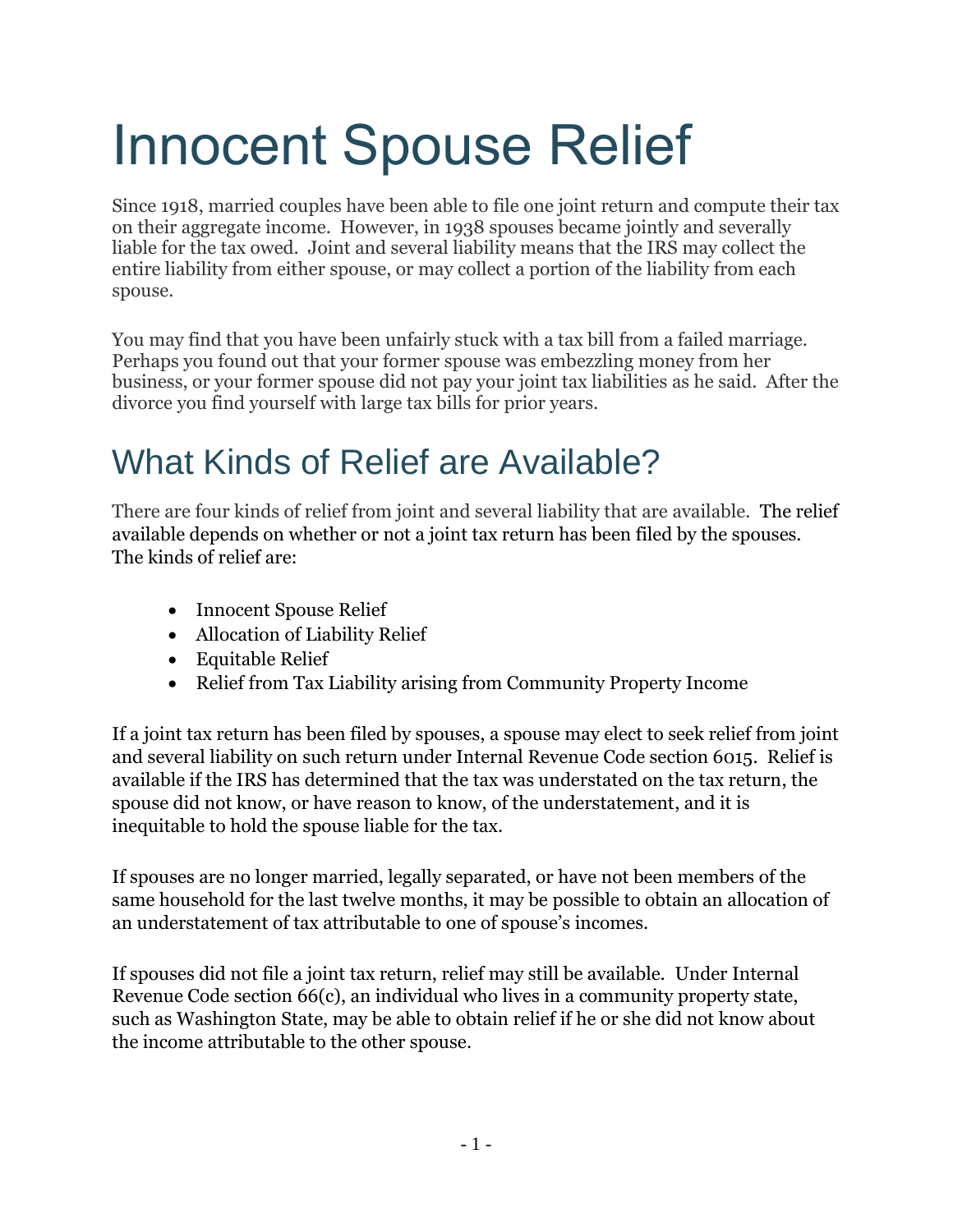# Innocent Spouse Relief under IRC Section 6015

### **Background**

I.R.C. section 6015 was enacted as part of the IRS Restructuring and Reform Act of 1998. As we discussed in the last section, when spouses file a joint tax return, they become jointly and severally liable for the tax owed for that tax year.

To be eligible for relief from joint and several liability under section 6015, spouses must file a joint income tax return for the year in issue. Generally, a joint income tax return must be signed by both spouses. However, an income tax return may qualify as a joint return if the spouses intended to file a joint return. For instance, the fact that spouses have a history of filing jointly for many years may show an intent to file a joint tax return.

### Three Kinds of Relief Available

If a joint return has been filed, there are three kinds of relief which may be available under I.R.C. section 6015.

1) The first is **innocent spouse relief** and provides relief from additional tax the IRS has determined that you owe because your spouse (from whom you are separated) or your former spouse failed to report income, reported income improperly, or claimed improper deductions or credits.

Erroneous items are any deductions, credits, or bases incorrectly stated on the return, and any income not reported on the return.

An understatement of tax is generally the difference between the total amount of tax that should have been shown and the amount of tax actually shown on your return. E.g., \$2,500 total tax reported and total tax of \$3,000 determined due in an IRS audit results in a \$500 understatement.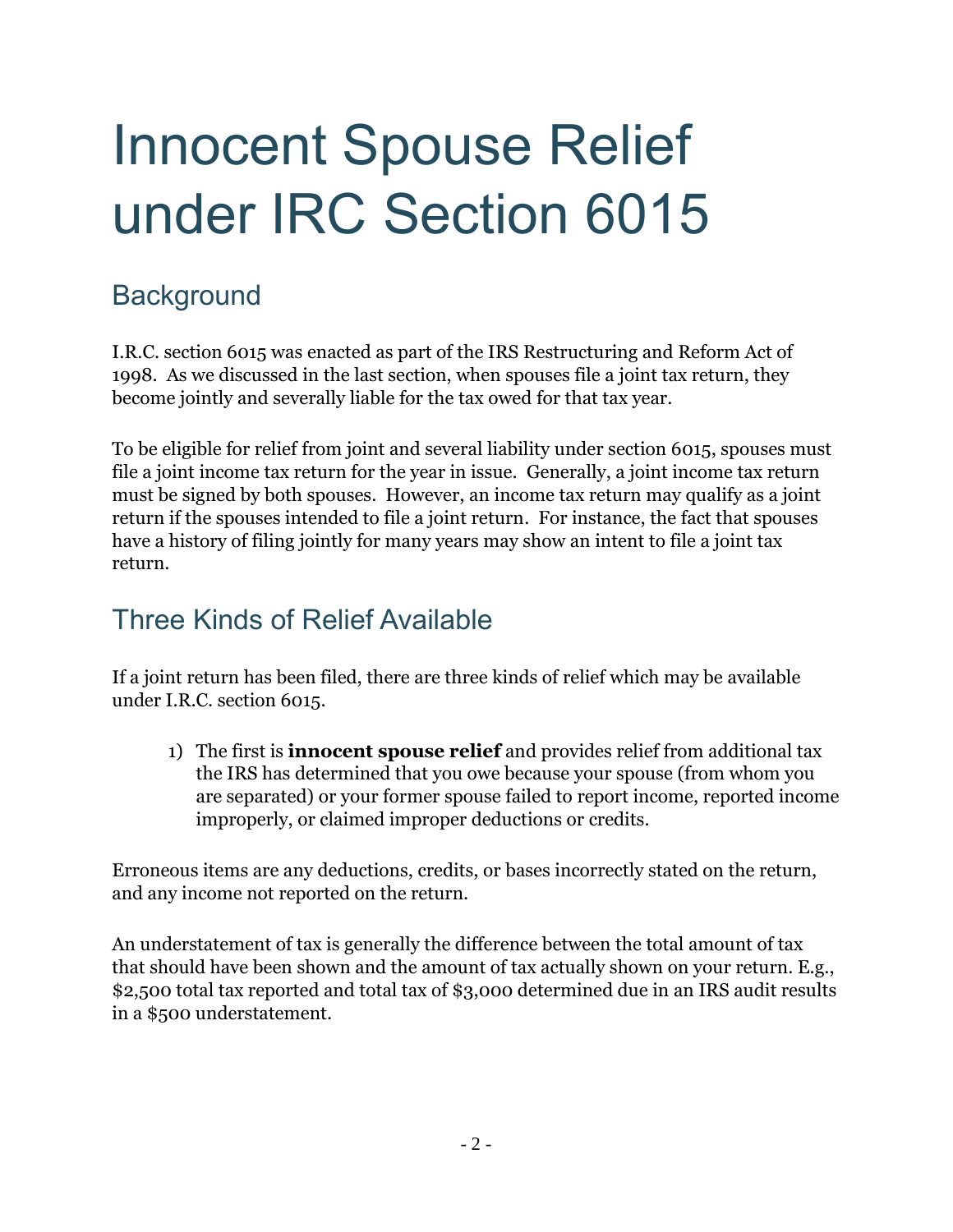- 2) The second is **separation of liability relief** and provides for an allocation of the additional tax owed because an item attributable to your spouse or former spouse was not properly reported on the joint return.
- 3) The third is **equitable relief** and provides for relief from an item attributable to your spouse or former spouse if the tax liability is understated or if the tax is not paid and taking into account all the facts and circumstances, it would be unfair to hold you liable for the understatement of tax.

### Innocent Spouse Relief

There are three requirements to qualify for innocent spouse relief.

**First**, you must have filed a joint tax return which the IRS has determined understated your joint tax liability. An understatement of tax is generally the difference between the total amount of tax that should have been shown on your tax return and the amount of tax actually shown on your return. This understatement must be due to an erroneous item of your spouse or former spouse. An "erroneous item" can be income your spouse received and failed to report on the joint return, or any deductions or credits that were incorrectly reported on the joint return.

**Second**, you must establish that at the time you signed the joint return you did not know, or have reason to know, of the understatement of tax.

**Third**, in light of all the facts and circumstances it would be unfair to hold you liable for the understatement of tax.

To obtain relief, you must file a Form 8857, Request for Innocent Spouse Relief, with the IRS within two years after the IRS takes collection action.

### Separation of Liability Relief

There are also three requirements to qualify for separation of liability relief.

**First,** you must have filed a joint tax return which the IRS has determined understated your joint tax liability.

**Second,** at the time you request relief, you must be divorced, legally separated, or have not been members of the same household as your spouse or former spouse for the past twelve months.

**Third,** you must not have had actual knowledge of the item causing the understatement of tax when you signed the joint tax return.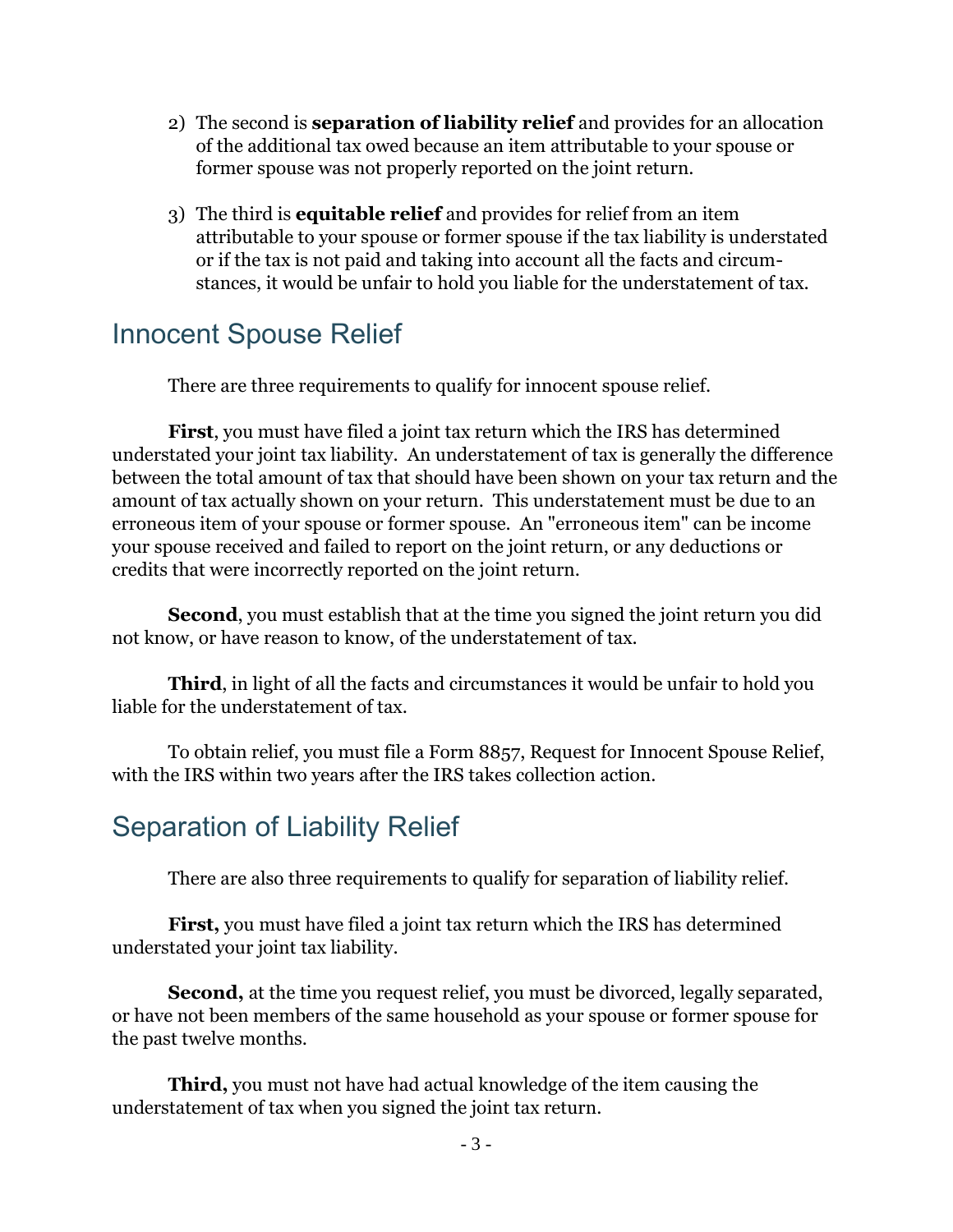# Equitable Relief

The IRS may grant equitable relief from joint and several liability if your joint tax liability is understated or the tax is not paid, and after considering all the facts and circumstances, it would be unfair to hold you liable for the tax.

### Threshold Requirements

To qualify for equitable relief, you must first meet the threshold requirements. You must (1) file a joint tax return, (2) not qualify for "Innocent Spouse Relief" or "Separation of Liability Relief," (3) timely file a claim for relief before the expiration of the collection statute or the period for credit or refund, (4) not transfer assets to your spouse as part of a fraudulent scheme, (5) not transfer assets to your spouse to avoid taxes, (6) not knowingly participate in filing a fraudulent tax return, and (7) (with a few exceptions) the tax liability must be attributable to your spouse's unreported income or erroneous deduction. If a portion of the tax liability is attributable to the requesting spouse's income, the IRS may only grant partial relief – for the portion of the liability attributable to the other spouse's income.

### Equitable Factors

The IRS looks at a number of factors when determining whether or not to grant equitable relief. These factors are listed in IRS Revenue Procedure 2013-34. The factors are:

(1) the spouses' marital status;

The spouses must be:

- a. Divorced;
- b. Legally Separated;
- c. Spouse is a widow or widower and not an heir to the other spouse's estate if the estate has sufficient assets to pay the liability; or
- d. Spouses are not members of the same household at any time during the 12 months before requesting relief.
- (2) whether the spouse requesting relief will suffer economic hardship so as to be unable to pay his or her reasonable living expenses if relief is not granted;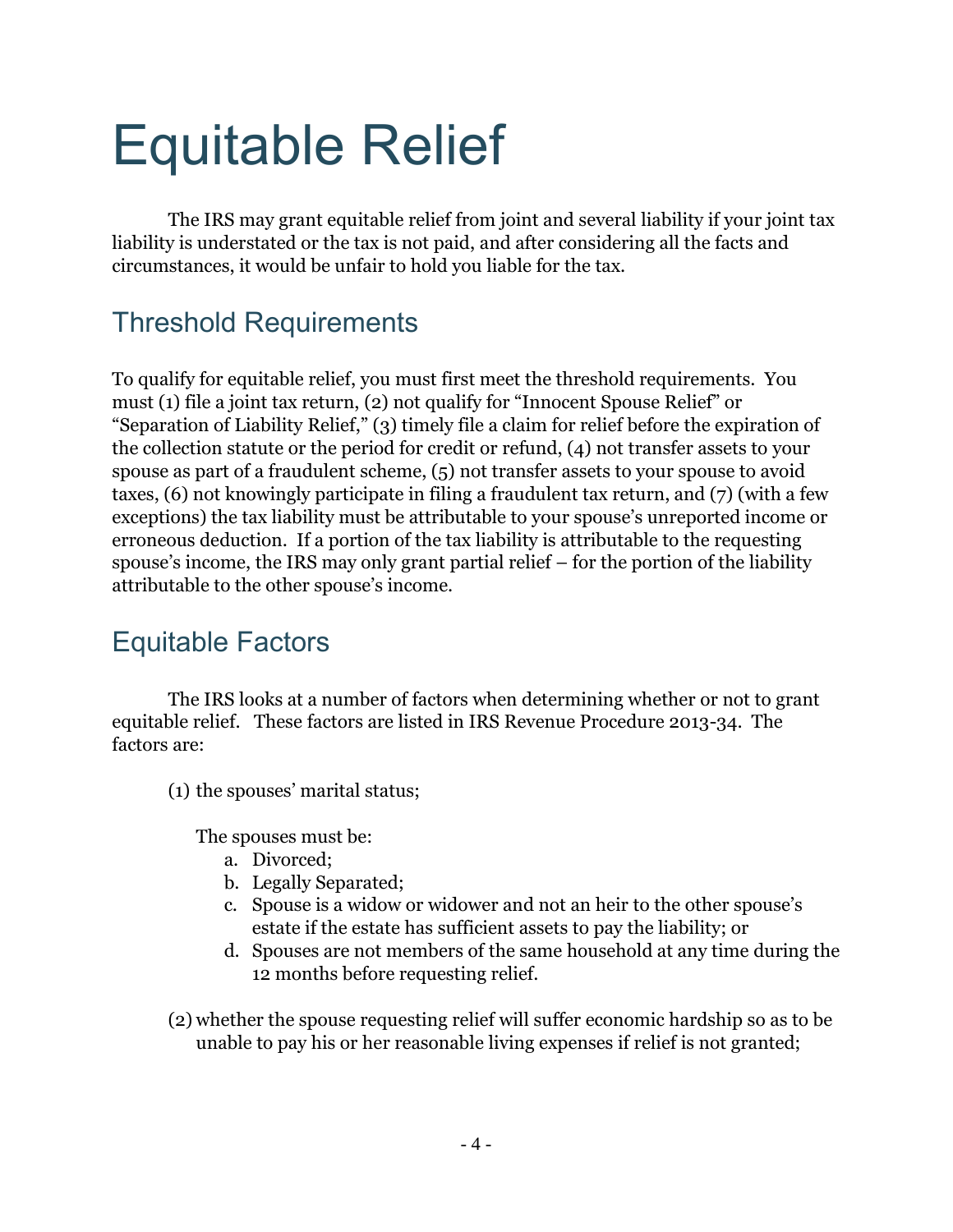- a. The IRS will compares the requesting spouses' income to the Federal poverty guidelines in making this determination.
- b. If the denial of equitable relief will cause an economic hardship, this factor will favor relief, but it will not weigh against relief if denying relief will not cause the requesting spouse to suffer economic hardship.
- (3) whether the spouse had knowledge or reason to know of the unreported income or the erroneous deduction or that the other spouse would not pay the liability on the tax return;

This factor will weigh in favor of relief even if the requesting spouse knew or had reason to know of the item or nonpayment if:

- a. The other spouse abused the requesting spouse or maintained control over the household finances by restricting access to financial information, and
- b. this caused the requesting spouse to be unable to challenge the treatment of any items on the joint return, or to question the assurance that the taxes were paid for fear of retaliation.

(4) whether a divorce decree makes one spouse liable to pay the taxes;

- a. The IRS is not bound by any written agreements between the spouses, but a spouse who is not to be held responsible pursuant to a court agreement can sue the former spouse.
- b. The IRS can collect from either spouse since they are jointly and severally liable for the tax.

(5) whether the spouse significantly benefited by not paying the tax;

- a. A significant benefit is something beyond normal support, such as owning luxury assets and taking expensive vacations.
- b. The presence of abuse will mitigate this factor so that it is neutral.
- (6) whether the spouse has made a good faith effort to comply with Federal income tax laws in later years; and
- (7) whether the spouse was in poor mental or physical health when he or she signed the tax return.

The IRS also considers whether or not the spouse requesting relief was abused by the other spouse or denied access to the couple's finances when evaluating these factors. In addition, the IRS may look at other factors it considers to be relevant to a specific case.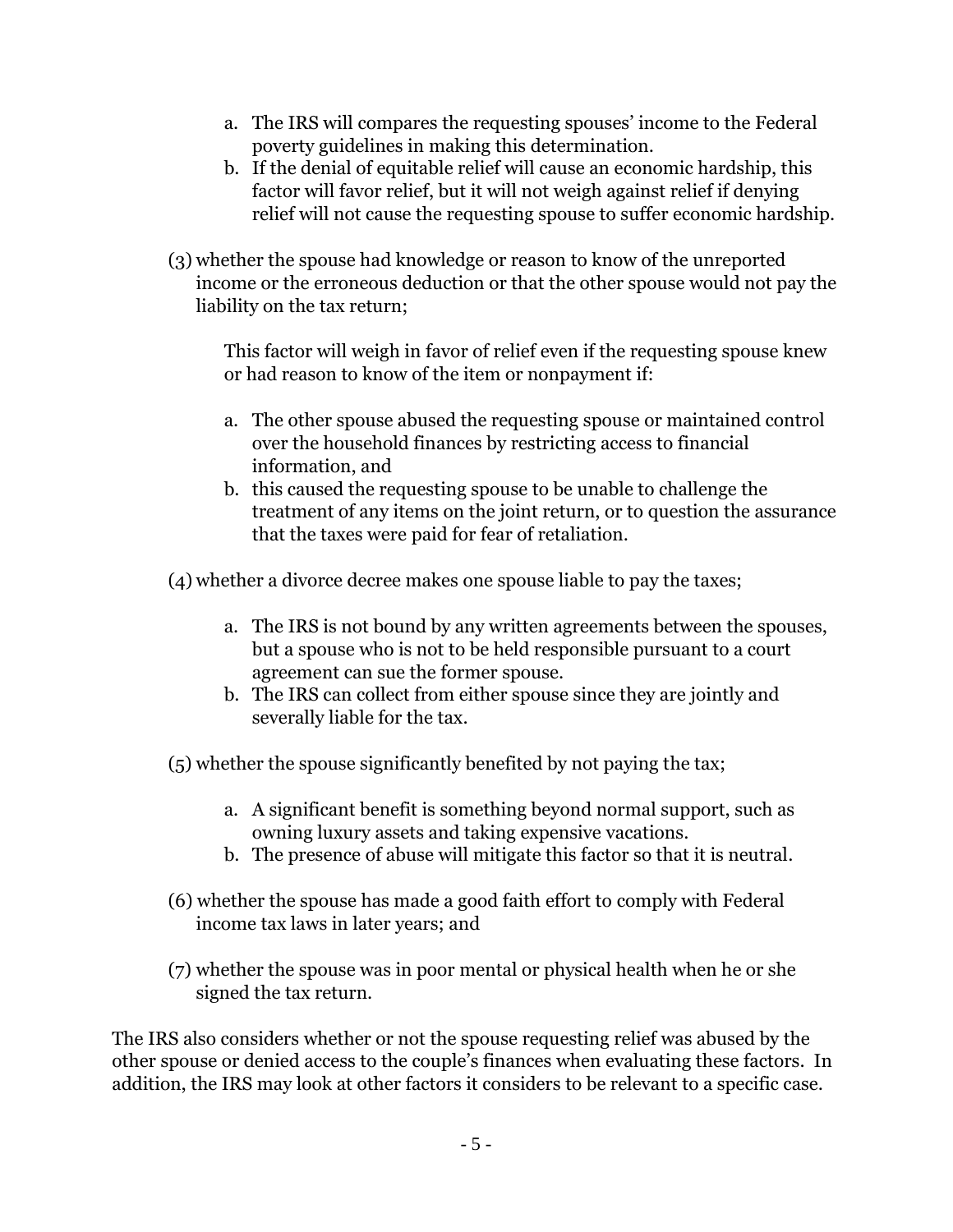# Community Property Income

In community property states, such as Washington State, a spouse is taxable on half of the community income, including the other spouse's income. However, a spouse may be relieved of liability for taxes on their spouse's income if they did not file a tax return, the spouse did not include the income attributable to the other spouse on their own return, they did not know, and had no reason to know of, the income, and it would be unfair to tax them on their spouse's income in light of all the facts and circumstances.

Furthermore, if a spouse fails to meet these requirements, it is still possible for the Internal Revenue Service to grant equitable relief from joint and several liability to prevent an unfair result. The IRS will use the equitable factors in Revenue Procedure 2013-34, that were discussed in the last section, to make this determination.

# Injured Spouse

You may be entitled to relief as an injured spouse if

- a) you filed a joint tax return;
- b) you and your spouse were entitled to a refund;
- c) you made and reported tax payments, such as federal income tax withholding or estimated tax payments, or you claimed a refundable tax credit on the joint return, such as the earned income credit or additional child tax credit;
- d) the IRS used the refund to pay a legally enforceable past-due debt(s) owed only by your spouse such as:
	- a. Federal tax
	- b. State income tax
	- c. State unemployment compensation
	- d. Child support
	- e. Spousal support, or
	- f. Federal nontax debt (such as a student loan); and
- e) you are not legally obligated to pay this past-due debt.

To claim injured spouse relief, you must file a Form 8379, Injured Spouse Allocation, with the Internal Revenue Service.